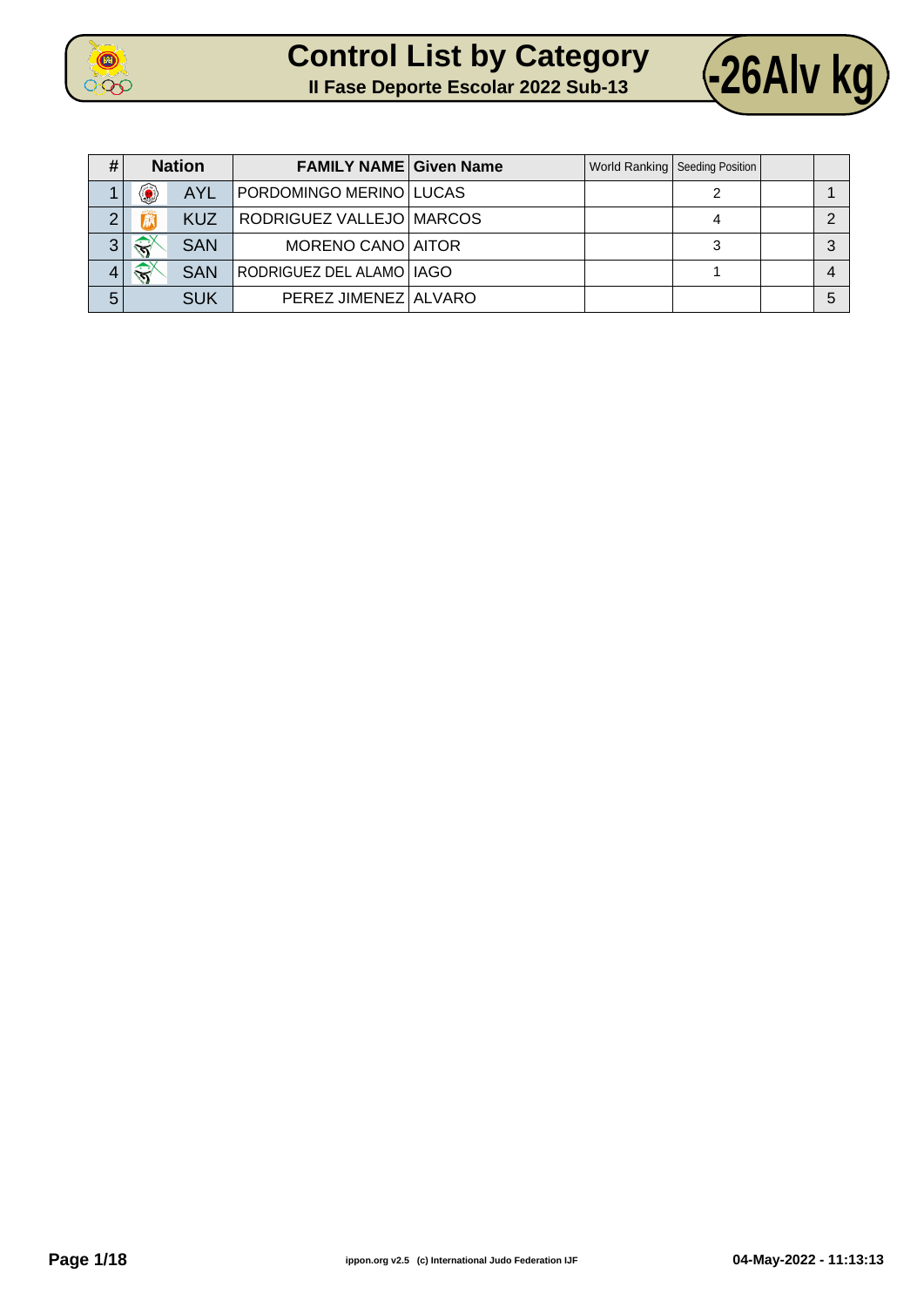



| #              | <b>Nation</b>          |            | <b>FAMILY NAME Given Name</b> |  | World Ranking   Seeding Position |   |
|----------------|------------------------|------------|-------------------------------|--|----------------------------------|---|
|                | $\widehat{\mathbf{x}}$ | <b>SAN</b> | CANO DOMINGUEZ SAUL           |  |                                  |   |
| ⌒              | $\widehat{\mathbf{x}}$ | <b>SAN</b> | MIGUEL GOMEZ JORGE            |  |                                  |   |
| 3 <sup>1</sup> | $\widehat{\mathbf{x}}$ | <b>SAN</b> | SOTO CARPINTERO CARLOS        |  |                                  | ົ |
| 4              |                        | <b>SUK</b> | MONTERO MERINO HUGO           |  |                                  |   |
| 5              |                        | <b>NOT</b> | MORALES ARMERO JAIME          |  | 5                                | 5 |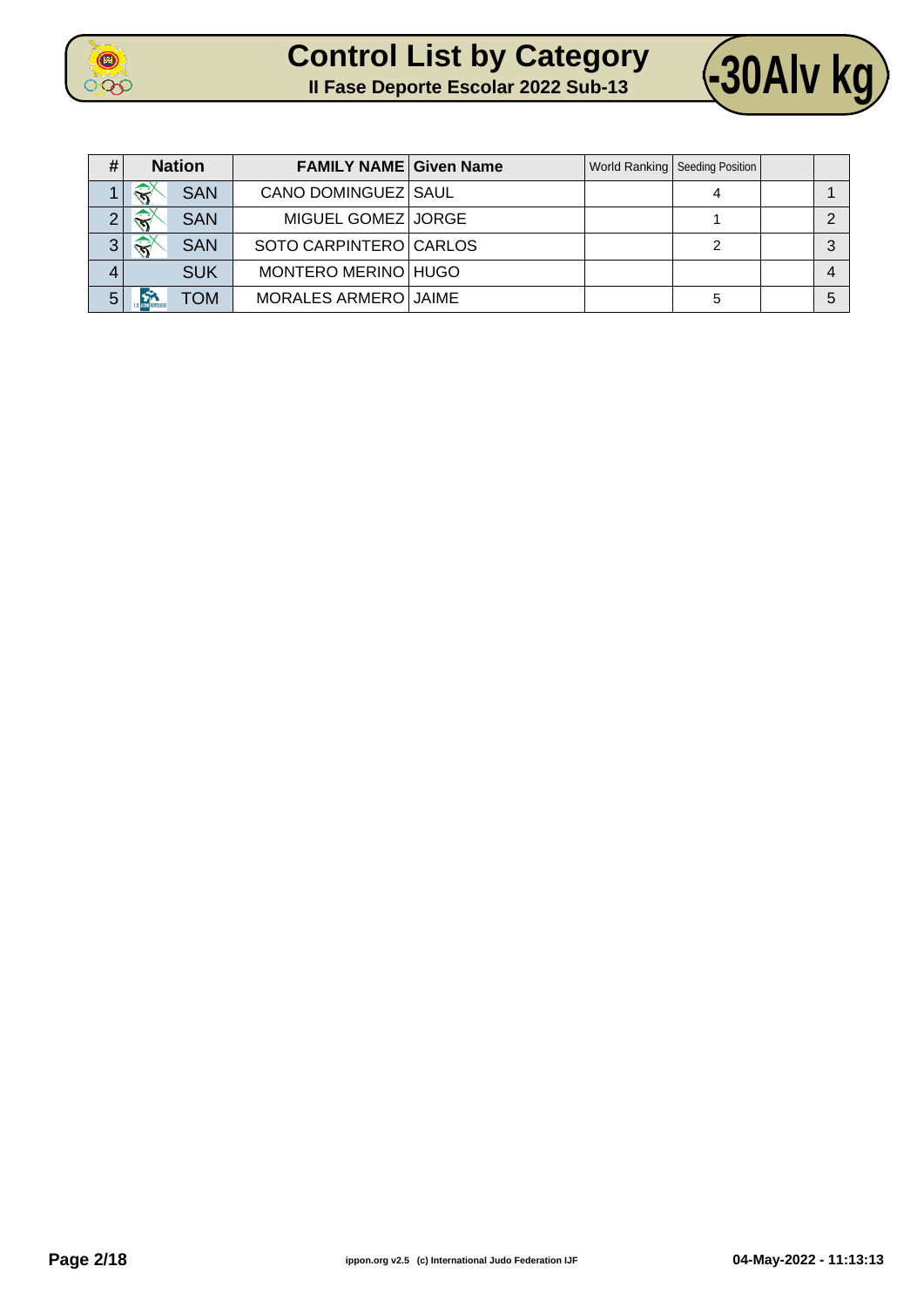

|  | <b>Control List by Category</b>            |  |
|--|--------------------------------------------|--|
|  | <b>Il Fase Deporte Escolar 2022 Sub-13</b> |  |



**II Fase Deporte Escolar 2022 Sub-13 -34Alv kg**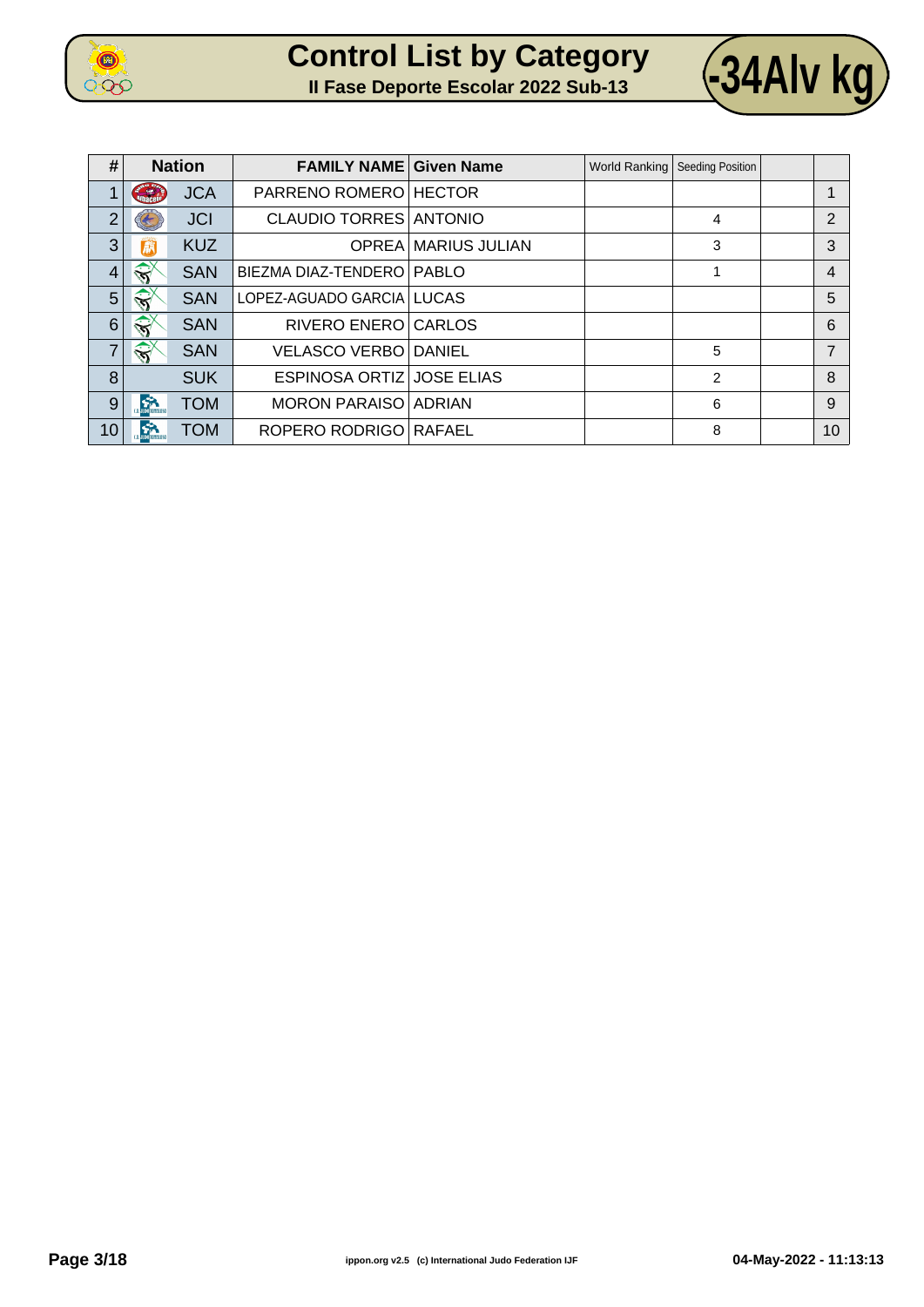

|  | <b>Control List by Category</b>            |
|--|--------------------------------------------|
|  | <b>Il Fase Deporte Escolar 2022 Sub-13</b> |



 $\sqrt{38}$ Alv kg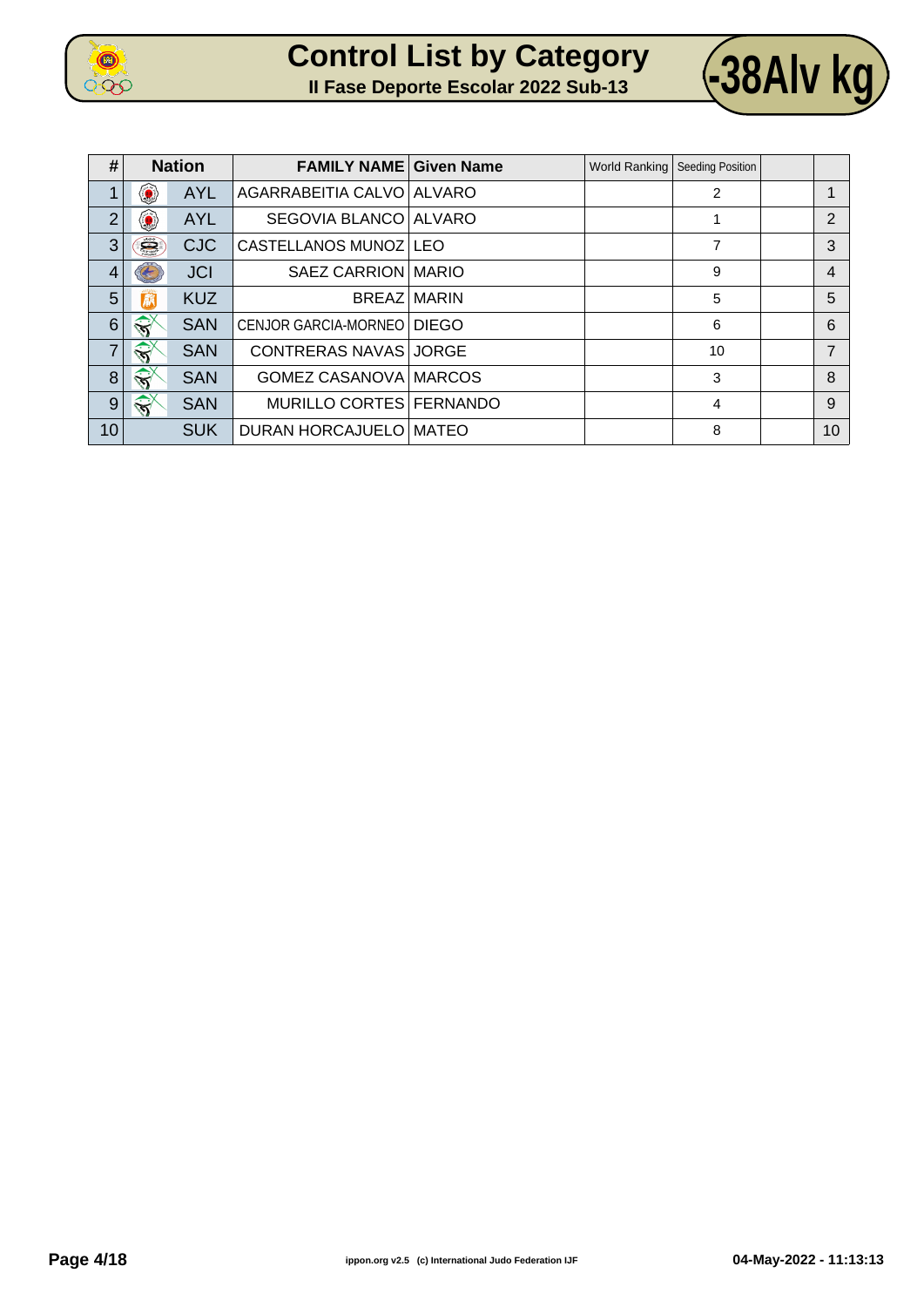

| <b>Control List by Category</b>            |  |  |  |
|--------------------------------------------|--|--|--|
| <b>Il Fase Deporte Escolar 2022 Sub-13</b> |  |  |  |



 $\sqrt{42}$ Alv kg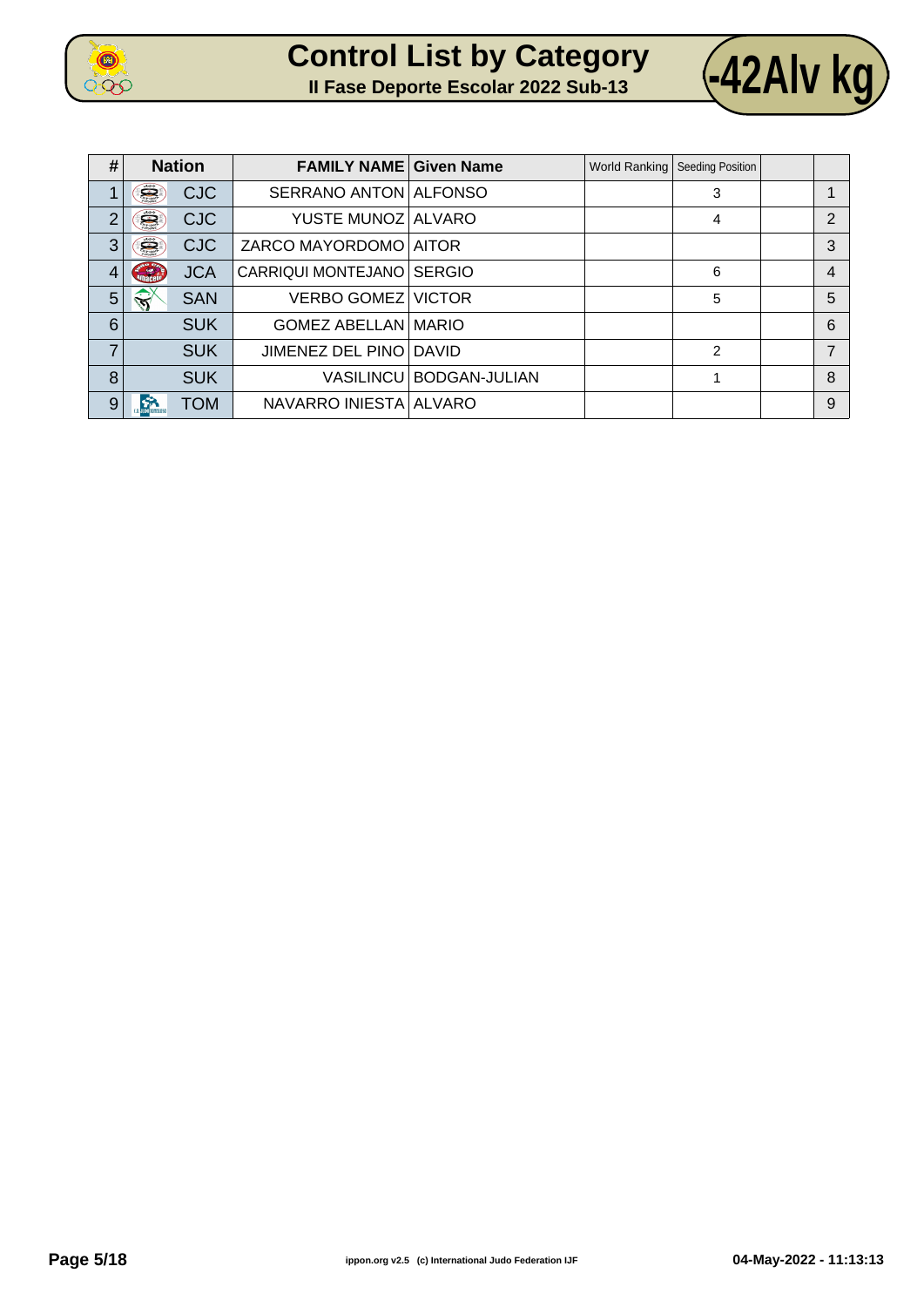



| #              |              | <b>Nation</b> | <b>FAMILY NAME Given Name</b> |  | World Ranking   Seeding Position |   |
|----------------|--------------|---------------|-------------------------------|--|----------------------------------|---|
|                | 0            | <b>AYL</b>    | <b>ENCIJO TORRES ALBERTO</b>  |  |                                  |   |
| $\overline{2}$ | Ë            | <b>CJC</b>    | NIKOLOV BERNAL MARIO          |  | 6                                | ◠ |
| 3              |              | <b>JCI</b>    | <b>GARCIA SAEZ JUAN</b>       |  | 3                                | 3 |
| 4              |              | <b>JCI</b>    | RODRIGALVAREZ JIMENEZ   JORGE |  |                                  | 4 |
| 5              | $\mathbb{R}$ | <b>SAN</b>    | ROCO GALLEGO JOSE             |  | 5                                | 5 |
| 6              |              | <b>SUK</b>    | LOPEZ SIERRA DANIEL           |  | າ                                | 6 |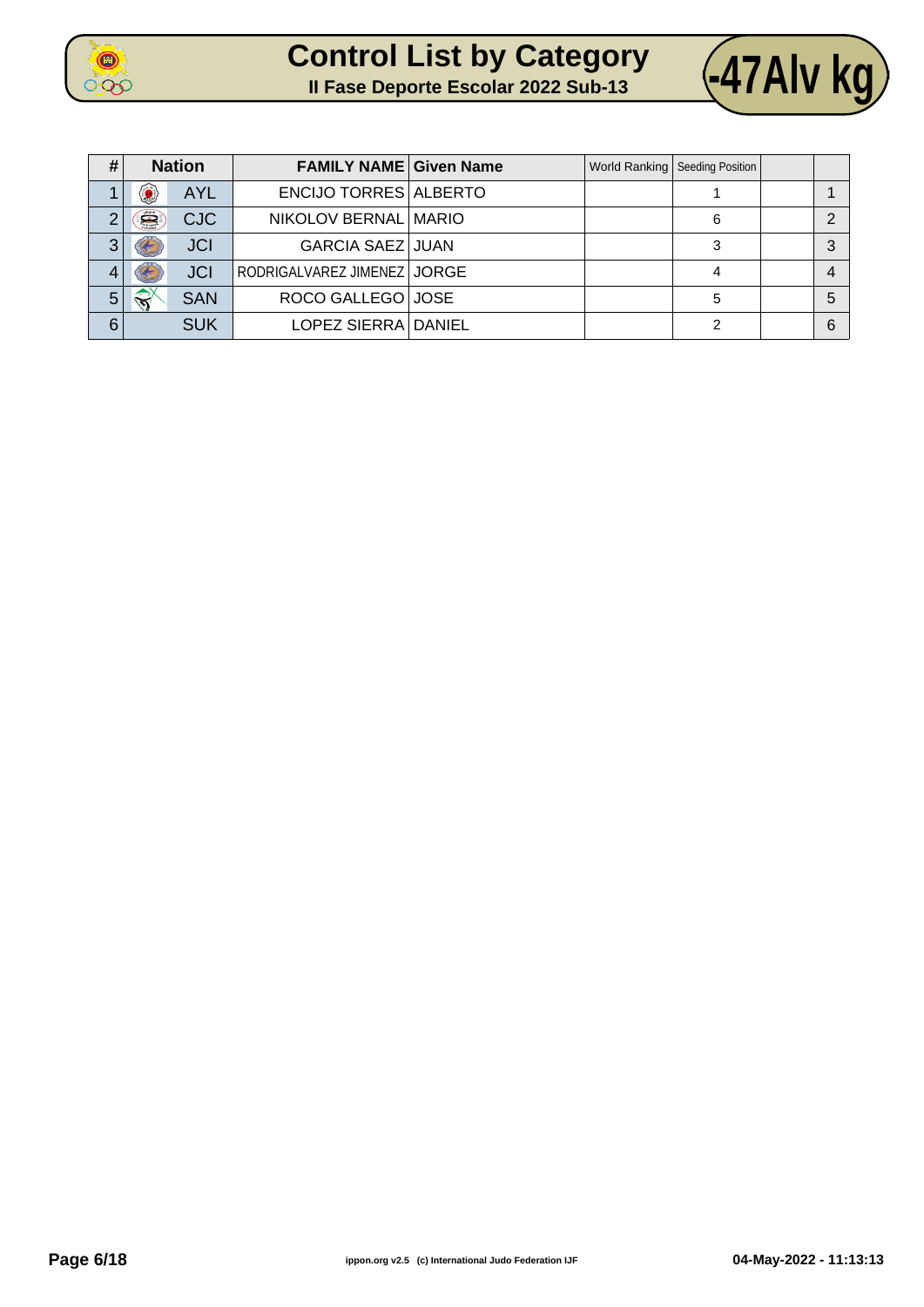



| # |                            | <b>Nation</b> | <b>FAMILY NAME Given Name</b>    |  | World Ranking   Seeding Position |  |
|---|----------------------------|---------------|----------------------------------|--|----------------------------------|--|
|   | $\epsilon$                 | <b>JCA</b>    | ALCANTARA HAYA   MANUEL          |  |                                  |  |
| າ | <b>Control</b>             | <b>JCA</b>    | GRIMALDOS ARANGO JESUS           |  |                                  |  |
| 3 | $\langle \bigcirc \rangle$ | <b>JJT</b>    | <b>BALLESTEROS GALAN RODRIGO</b> |  |                                  |  |
| 4 |                            | <b>SUK</b>    | GARCIA JIMENEZ FLORENTIN         |  |                                  |  |
| 5 |                            | <b>TOM</b>    | MADRIGAL IZQUIERDO DIEGO         |  |                                  |  |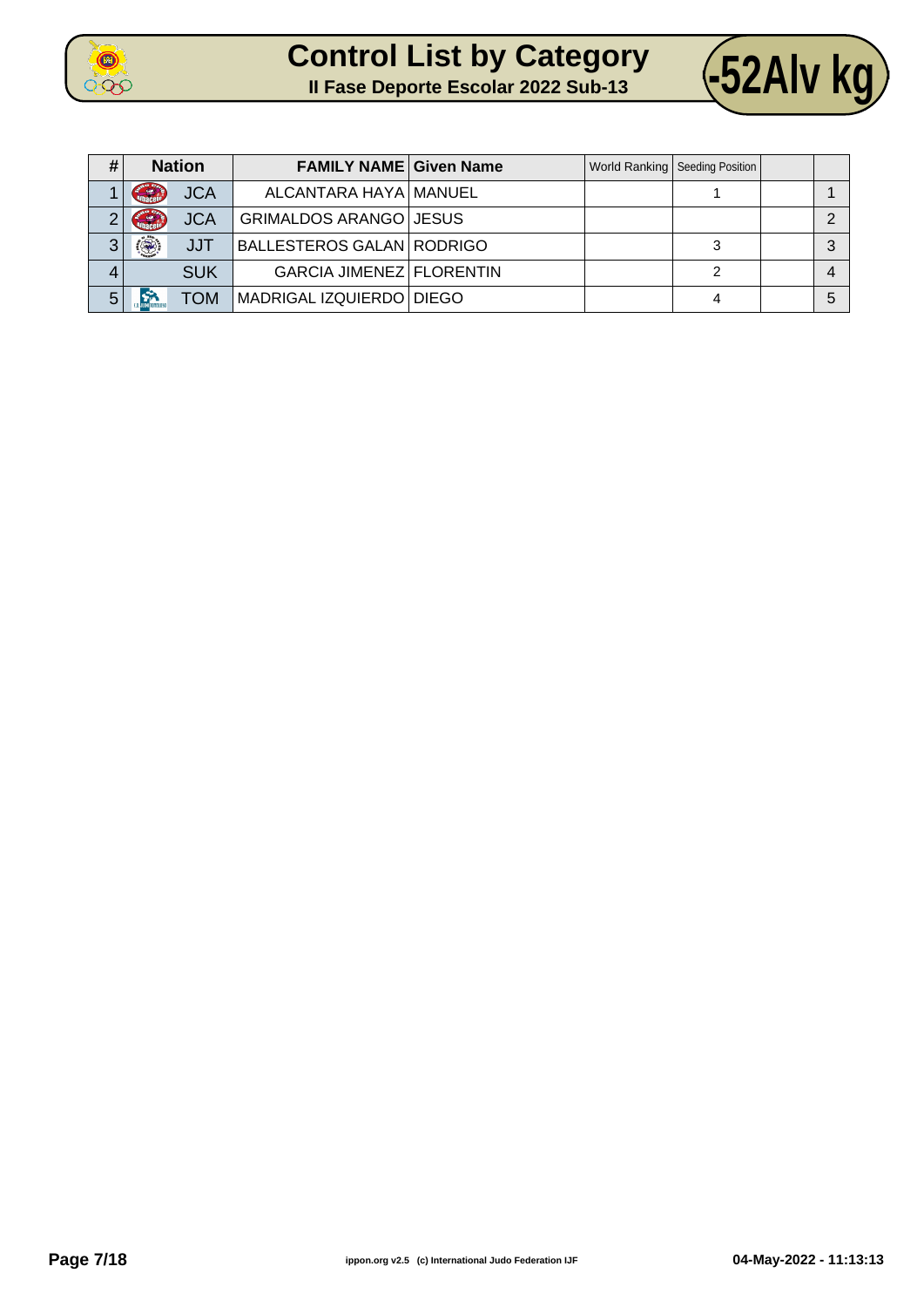



| #              |                        | <b>Nation</b> | <b>FAMILY NAME Given Name</b>   |  | World Ranking   Seeding Position |   |
|----------------|------------------------|---------------|---------------------------------|--|----------------------------------|---|
|                | ◉                      | <b>AYL</b>    | <b>GALACHE TOMI JOSE MIGUEL</b> |  |                                  |   |
| $\overline{2}$ | Ë                      | <b>CJC</b>    | YUSTE MUNOZ MIGUEL              |  |                                  | ◠ |
| 3              | <b>Sept</b>            | <b>JCA</b>    | ALCARAZ ROSA   IZHAN            |  |                                  | 3 |
| 4              |                        | <b>KUZ</b>    | MORA GUIJARRO ANGEL             |  | 6                                |   |
| 5              | $\widehat{\mathbf{x}}$ | <b>SAN</b>    | CANO DOMINGUEZ MARIO            |  | 3                                | 5 |
| 6              | S.                     | <b>NOT</b>    | CASILLAS DOMINGUEZ   ADRIAN     |  | 5                                | 6 |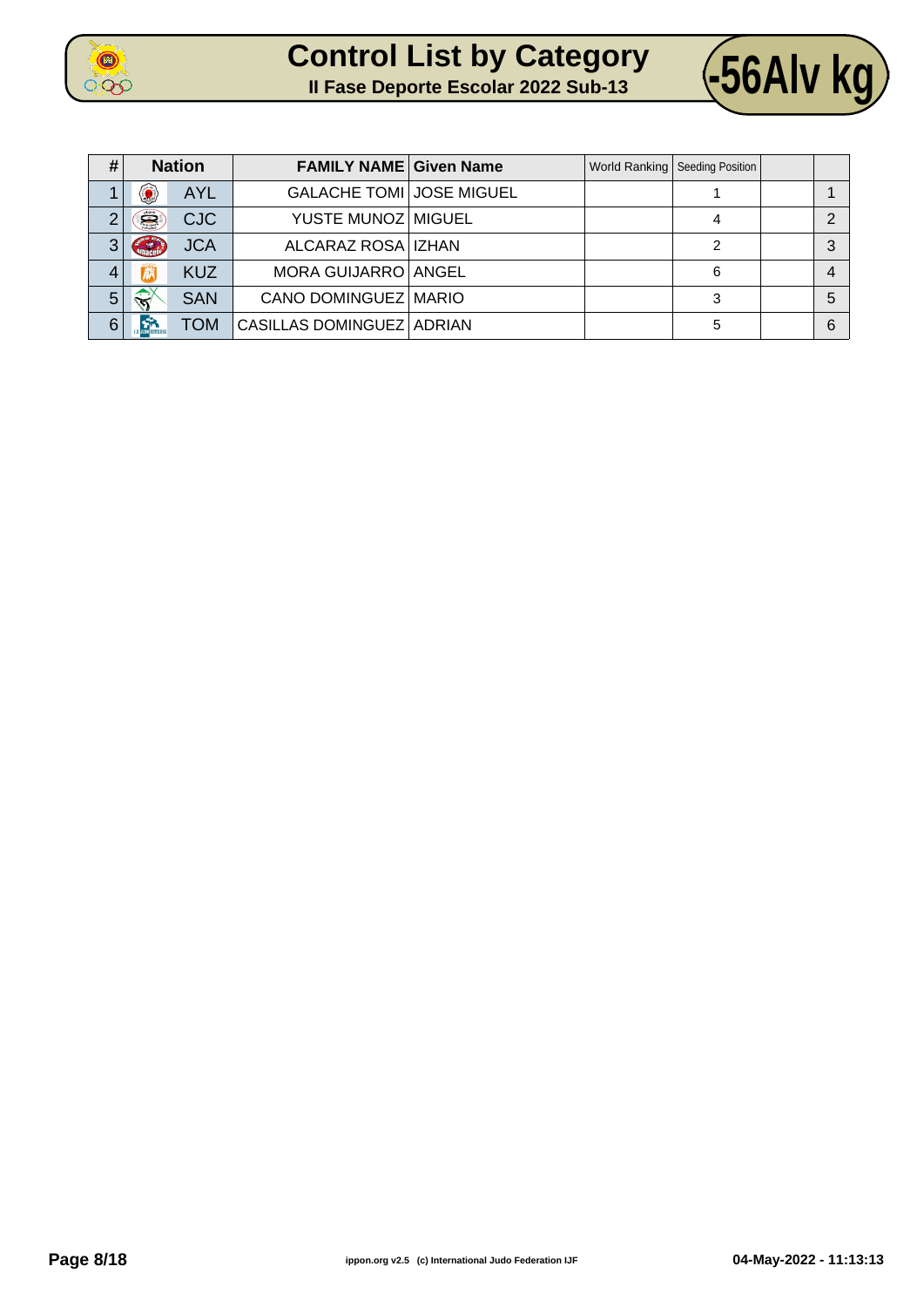

| <b>Control List by Category</b>            |  |  |
|--------------------------------------------|--|--|
| <b>Il Fase Deporte Escolar 2022 Sub-13</b> |  |  |



| # |                        | <b>Nation</b> | <b>FAMILY NAME Given Name</b> |  | World Ranking   Seeding Position |   |
|---|------------------------|---------------|-------------------------------|--|----------------------------------|---|
|   | G                      | <b>JCA</b>    | HERNANDEZ GARRIDO JUAN ANGEL  |  |                                  |   |
| 2 | <b>Control</b>         | <b>JCA</b>    | MARTINEZ ABELLAN MIGUEL       |  | 5                                | っ |
| 3 | 麻                      | <b>KUZ</b>    | MOLINA CARRETERO ALONSO       |  | 3                                | 3 |
| 4 | $\leftrightarrow$      | <b>SAN</b>    | MARTIN GOMEZ   IBAI           |  | 2                                | 4 |
| 5 | $\widehat{\mathbf{S}}$ | <b>SAN</b>    | MORENO ROMERO RAUL            |  | 4                                | 5 |
| 6 |                        | <b>SUK</b>    | CORREA ROMERO ANGELO          |  |                                  | 6 |
|   |                        | <b>SUK</b>    | <b>GARCIA SANCHEZ SAUL</b>    |  | 6                                |   |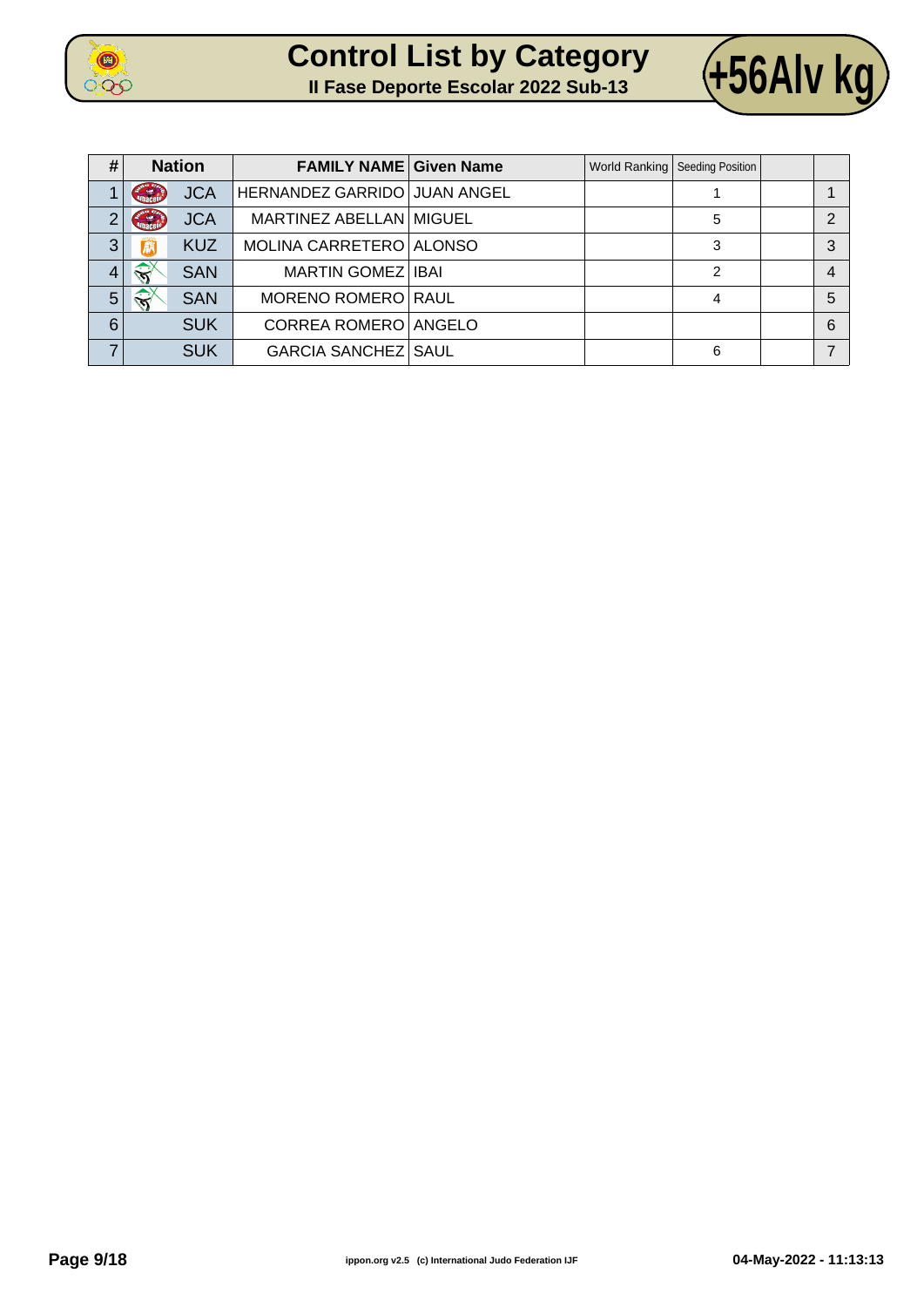



| #        | <b>Nation</b>                | <b>FAMILY NAME Given Name</b> |  | World Ranking   Seeding Position |  |
|----------|------------------------------|-------------------------------|--|----------------------------------|--|
|          | Contract<br><b>JCA</b>       | RUEDA CANO JIMENA             |  |                                  |  |
| ົ<br>. . | <b>PJM</b><br><b>Section</b> | MORENO CLEMENTE LEYRE         |  |                                  |  |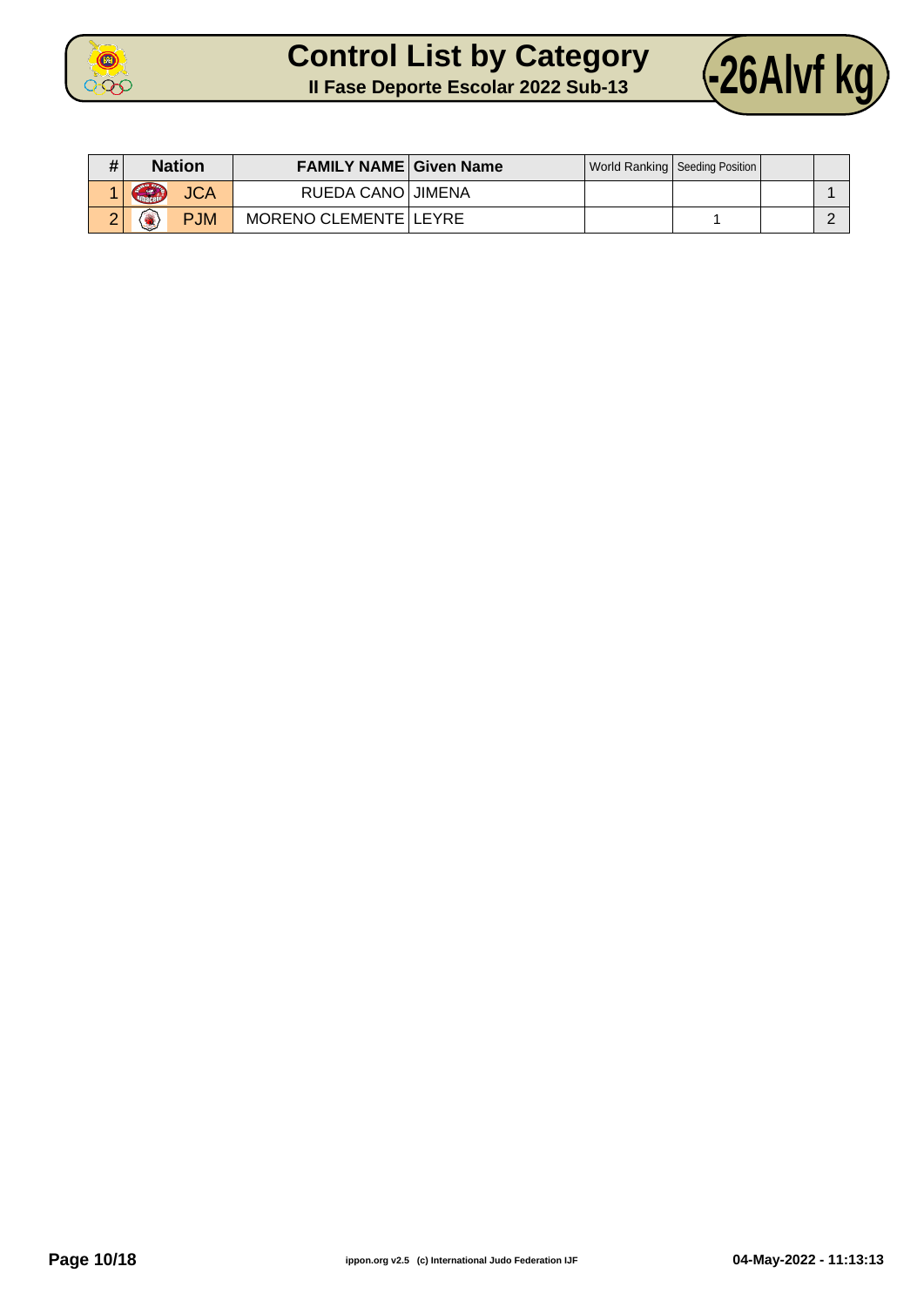



| # | <b>Nation</b>           | <b>FAMILY NAME Given Name</b>     |  | World Ranking   Seeding Position |  |
|---|-------------------------|-----------------------------------|--|----------------------------------|--|
|   | GRAN<br><b>JCA</b>      | <b>GONZALEZ CEBRIAN MARTA</b>     |  |                                  |  |
| ◠ | <b>SUK</b>              | VILLAREAL JARAMILLO   KEILY SOFIA |  |                                  |  |
| 3 | $\sum_{i=1}^{n}$<br>ГОМ | RAMIREZ LARA LAURA                |  |                                  |  |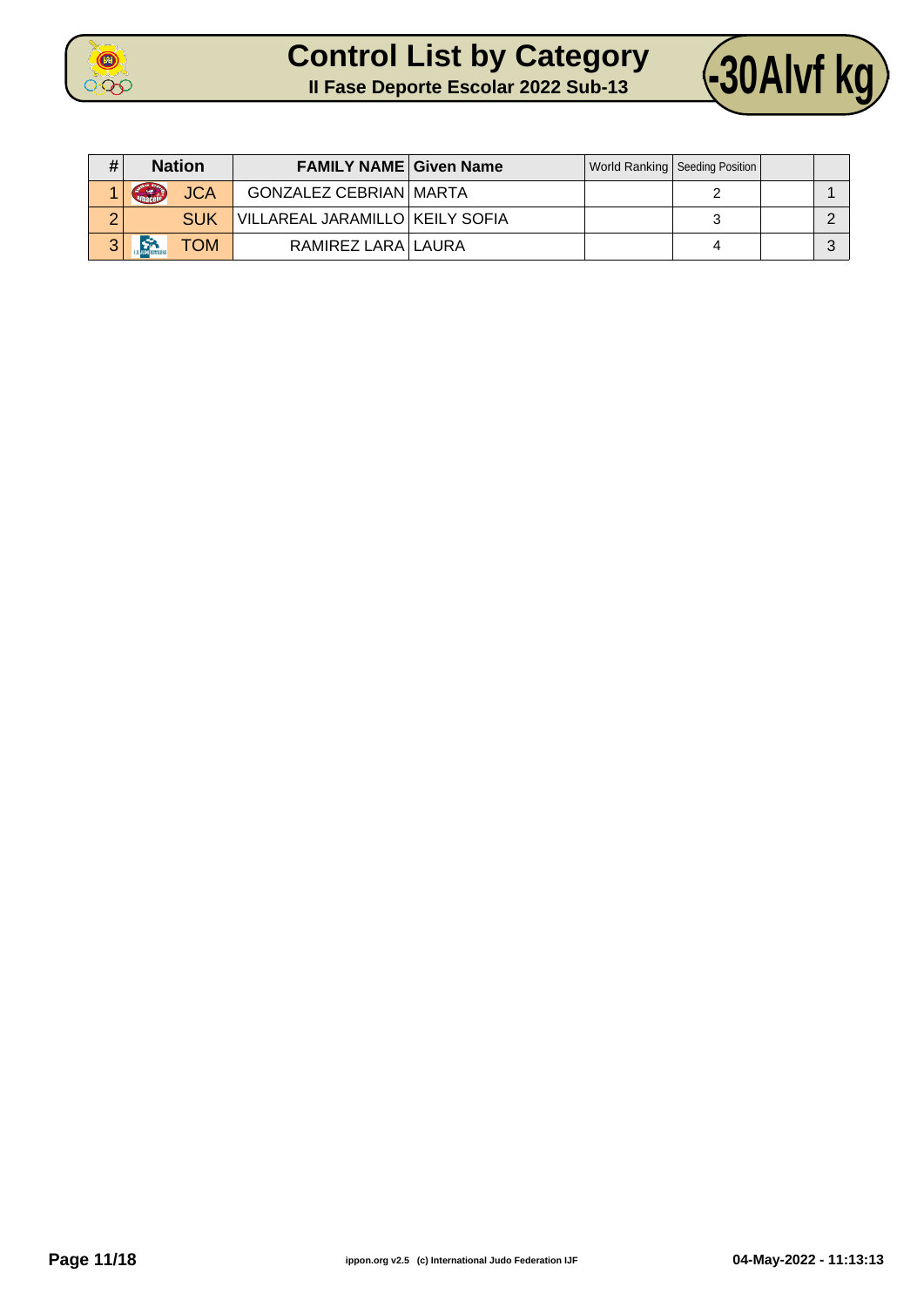





| #              | <b>Nation</b>           | <b>FAMILY NAME Given Name</b>  |  | World Ranking   Seeding Position |   |
|----------------|-------------------------|--------------------------------|--|----------------------------------|---|
|                | Š<br><b>CJC</b>         | BETETA FERNANDEZ ALICIA        |  | 6                                |   |
| $\overline{2}$ | <b>SAN</b>              | <b>GALVEZ MARIBLANCA JULIA</b> |  |                                  | ◠ |
| 3              | <b>SUK</b>              | <b>GARCIA CUPIDO USUE</b>      |  |                                  | 3 |
| 4              | <b>SUK</b>              | MUNOZ SERRANO LUCIA            |  | 5                                | 4 |
| 5              | <b>SUK</b>              | PINTO NEVADO ROSANA            |  |                                  | 5 |
| 6              | <b>RB</b><br><b>NOT</b> | EL FARH KHAYAT AMIRA           |  | 3                                | 6 |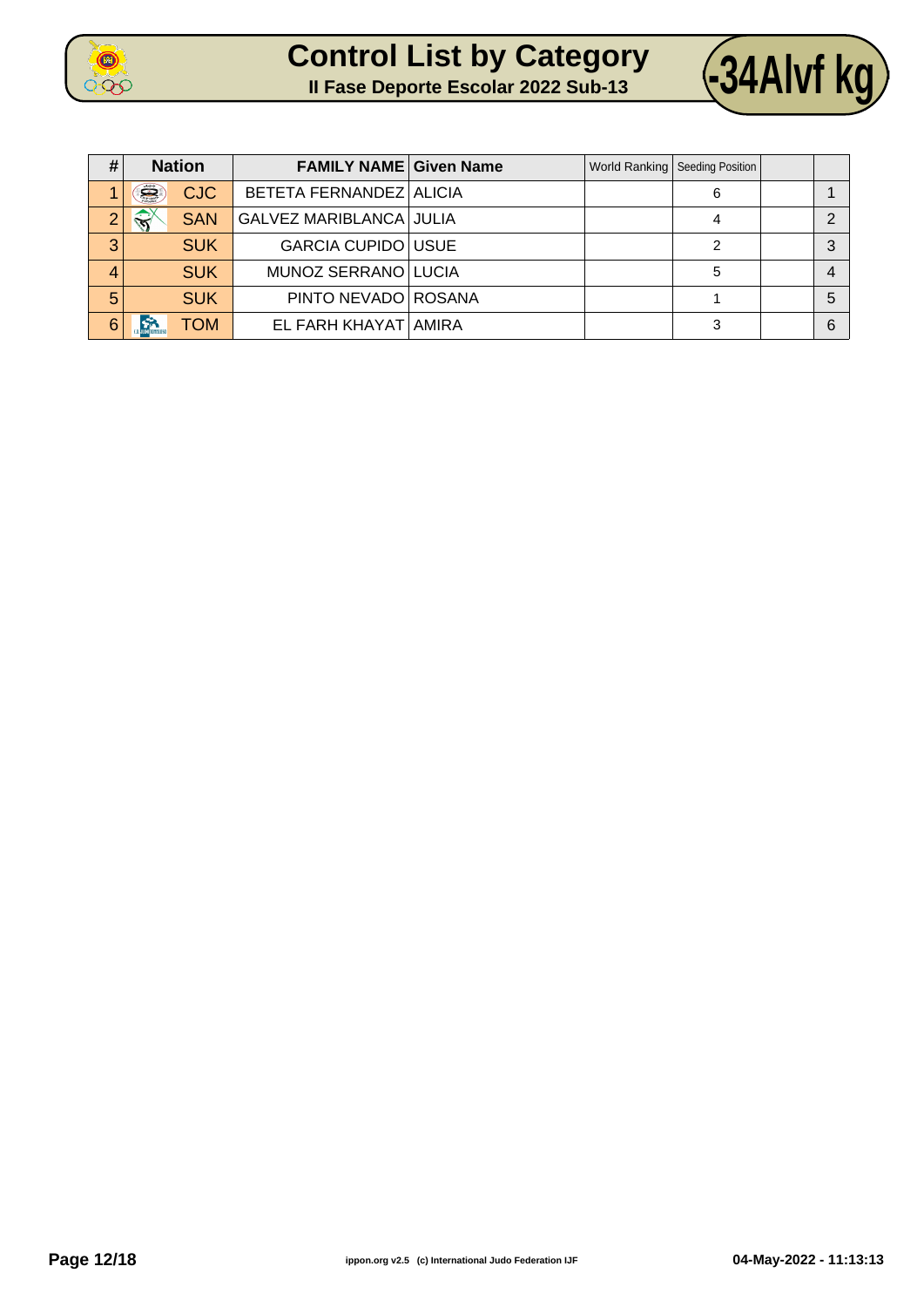

| <b>Control List by Category</b>            |  |  |
|--------------------------------------------|--|--|
| <b>Il Fase Deporte Escolar 2022 Sub-13</b> |  |  |



| #              |                       | <b>Nation</b> | <b>FAMILY NAME Given Name</b> |  | World Ranking   Seeding Position |   |
|----------------|-----------------------|---------------|-------------------------------|--|----------------------------------|---|
|                | Š                     | <b>CJC</b>    | BETETA FERNANDEZ RUTH         |  |                                  |   |
| $\overline{2}$ | G                     | <b>JCA</b>    | <b>RIGGS CARRION AVRIL</b>    |  | 2                                | ◠ |
| 3              |                       | <b>JCI</b>    | HONRUBIA NAVARRO CARMEN       |  |                                  | 3 |
| 4              |                       | <b>JCI</b>    | PARDO LOPEZ IRENE             |  |                                  |   |
| 5              |                       | <b>JJT</b>    | ALONSO FERNANDEZ CALIOPE      |  |                                  | 5 |
| 6              | $\sum_{n=1}^{\infty}$ | TOM           | JIMENEZ CARRASCO CLAUDIA      |  |                                  | 6 |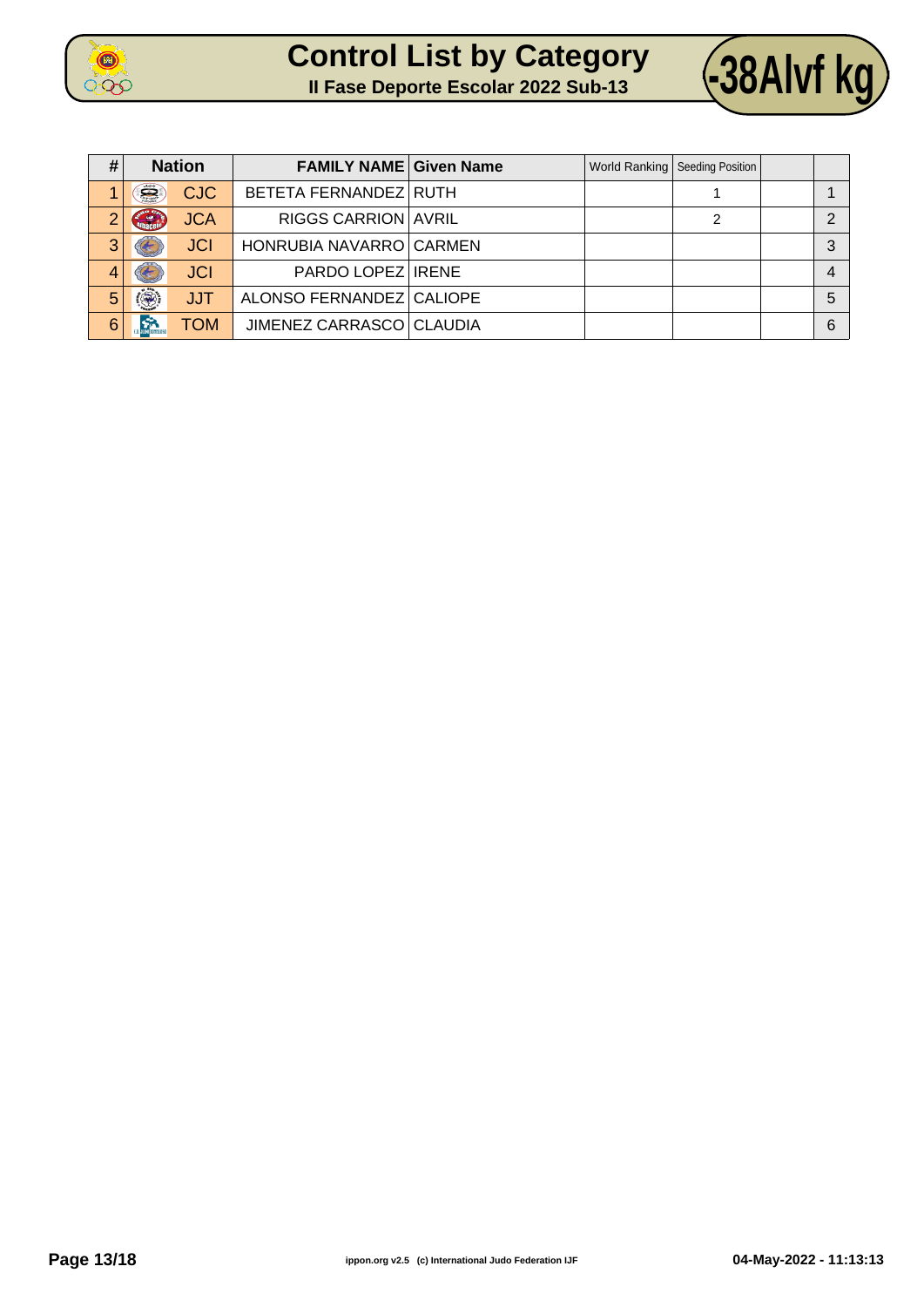

| <b>Control List by Category</b>            |  |  |
|--------------------------------------------|--|--|
| <b>Il Fase Deporte Escolar 2022 Sub-13</b> |  |  |



| #              | <b>Nation</b> |            | <b>FAMILY NAME Given Name</b> |                    | World Ranking   Seeding Position |   |
|----------------|---------------|------------|-------------------------------|--------------------|----------------------------------|---|
|                | Š             | <b>CJC</b> | IZQUIERDO OLTEANU ANDREA      |                    |                                  |   |
| $\overline{2}$ | GRA           | <b>JCA</b> | <b>MARIN RUBIO RAQUEL</b>     |                    |                                  |   |
| 3              |               | <b>JCI</b> | <b>PLA GARCIA CARLA</b>       |                    |                                  | 3 |
| 4              | 赢             | <b>KUZ</b> |                               | STOICA DELIA MARIA |                                  | 4 |
| 5              |               | <b>SUK</b> | <b>ILLAN HERRADOR CARLA</b>   |                    | 3                                | 5 |
| 6              |               | <b>TOM</b> | CARO VILLOLDO BLANCA          |                    |                                  | 6 |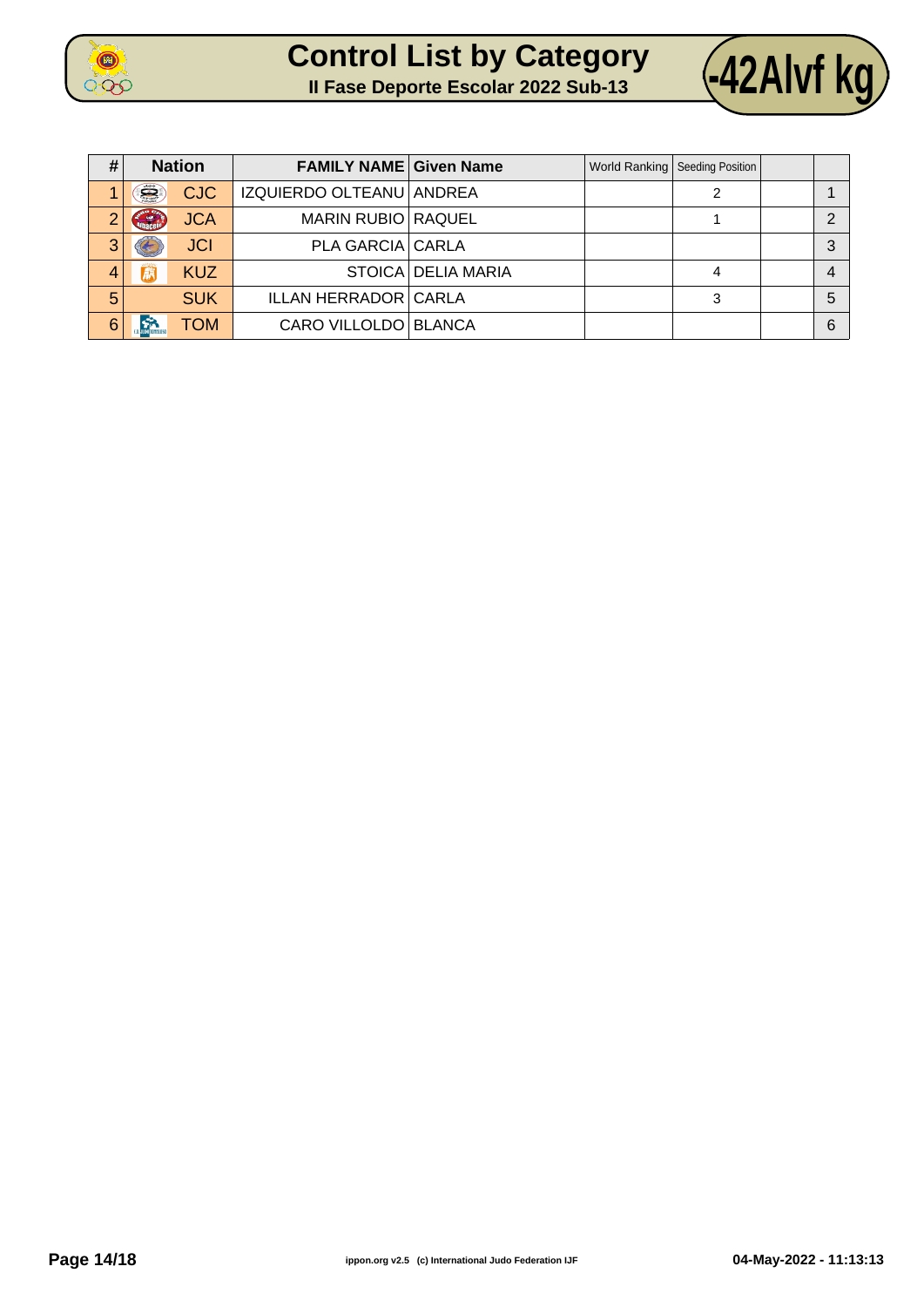



| #               | <b>Nation</b> |            | <b>FAMILY NAME Given Name</b> |  | World Ranking   Seeding Position |  |
|-----------------|---------------|------------|-------------------------------|--|----------------------------------|--|
|                 | ۵             | <b>AYL</b> | KHIZANISHVILI I NIA           |  |                                  |  |
| $\sqrt{2}$<br>∠ | Ë             | <b>CJC</b> | RODRIGUEZ-REY PEINADO   SARA  |  |                                  |  |
| 3               |               | <b>KUZ</b> | MEDINA LAZARO JULIA           |  |                                  |  |
| 4               |               | <b>SUK</b> | RIOS FERNANDEZ INES           |  | ว                                |  |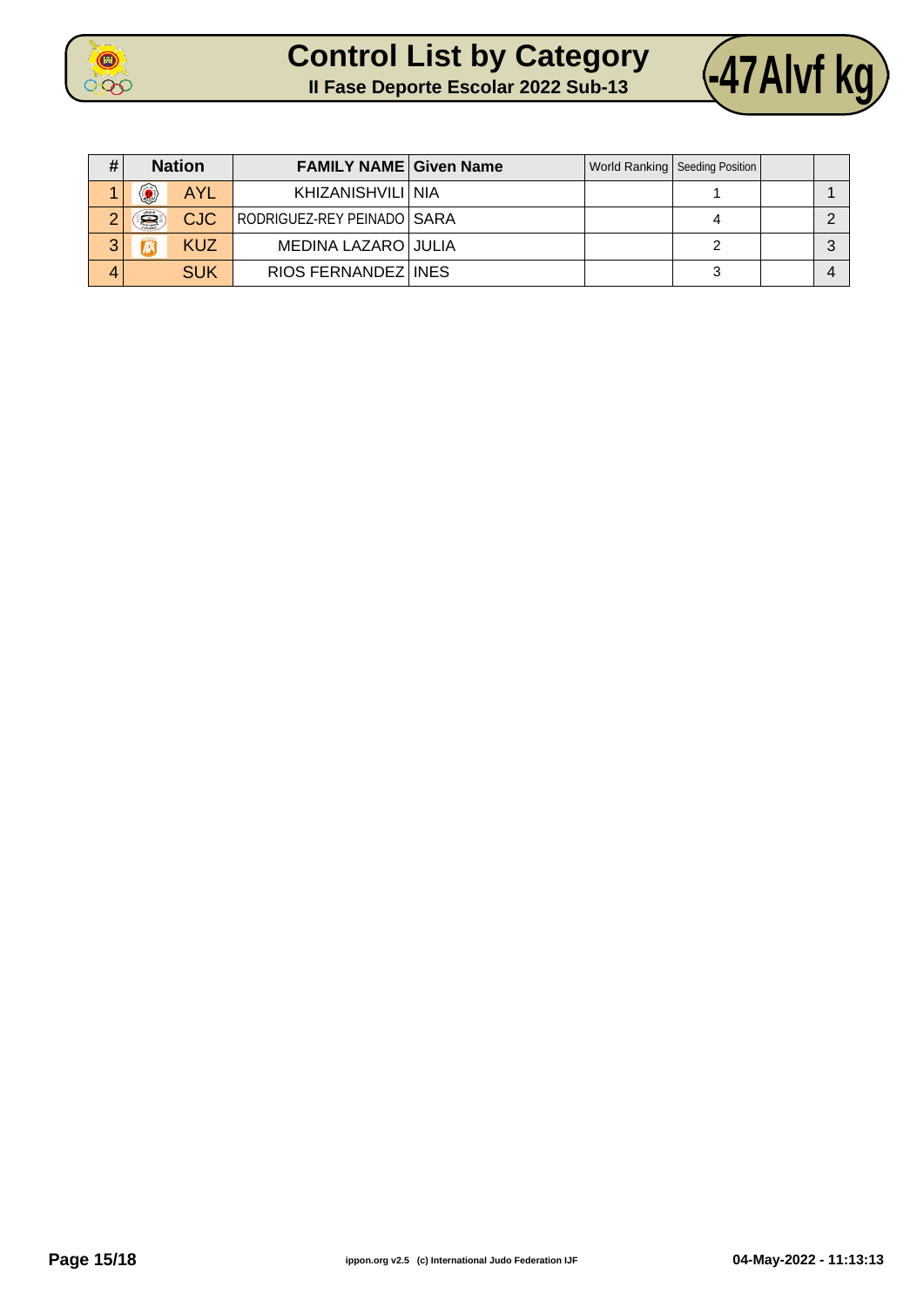



|   | <b>Nation</b>                              | <b>FAMILY NAME Given Name</b> |  | World Ranking   Seeding Position |  |
|---|--------------------------------------------|-------------------------------|--|----------------------------------|--|
|   | Cubacal<br><b>JCA</b>                      | <b>TERCERO CEBRIAN CELIA</b>  |  |                                  |  |
|   | $\left\langle \right\rangle$<br><b>SAN</b> | DALET ALCAZAR   DANIELA       |  |                                  |  |
| ◠ | $\mathbb{R}^{\mathbb{Y}}$<br><b>SAN</b>    | PUNZON ACOSTA Mª JOSE         |  |                                  |  |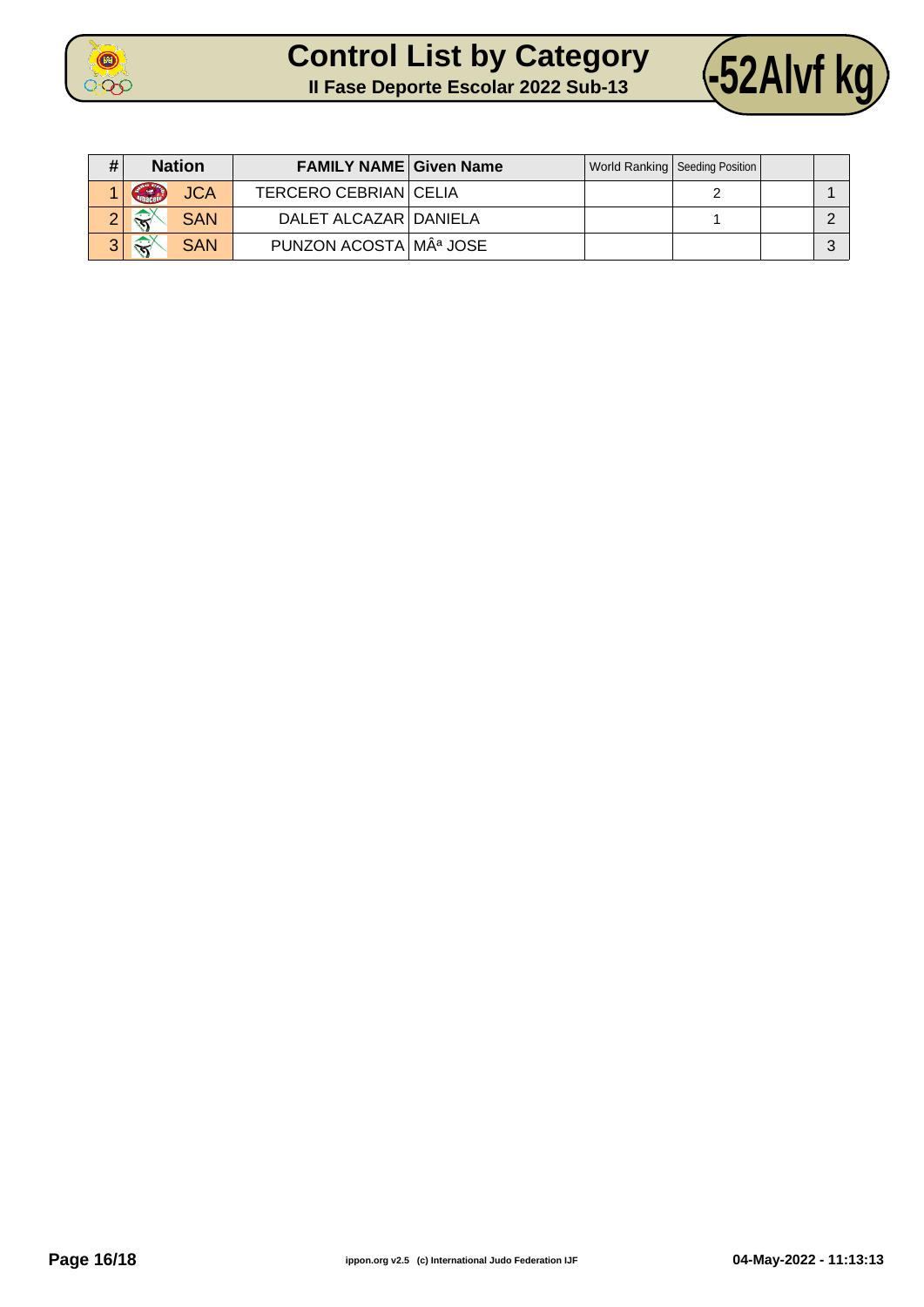



| # | <b>Nation</b>    | <b>FAMILY NAME Given Name</b> |  | World Ranking   Seeding Position |  |
|---|------------------|-------------------------------|--|----------------------------------|--|
|   | i.<br><b>CJC</b> | ALCOLEA ALARCON OLIVA         |  |                                  |  |
|   | KUZ              | MEDINA LAZARO ANGELA          |  |                                  |  |
| 3 | <b>SUK</b>       | POSILIO RAMOS CARMEN          |  |                                  |  |